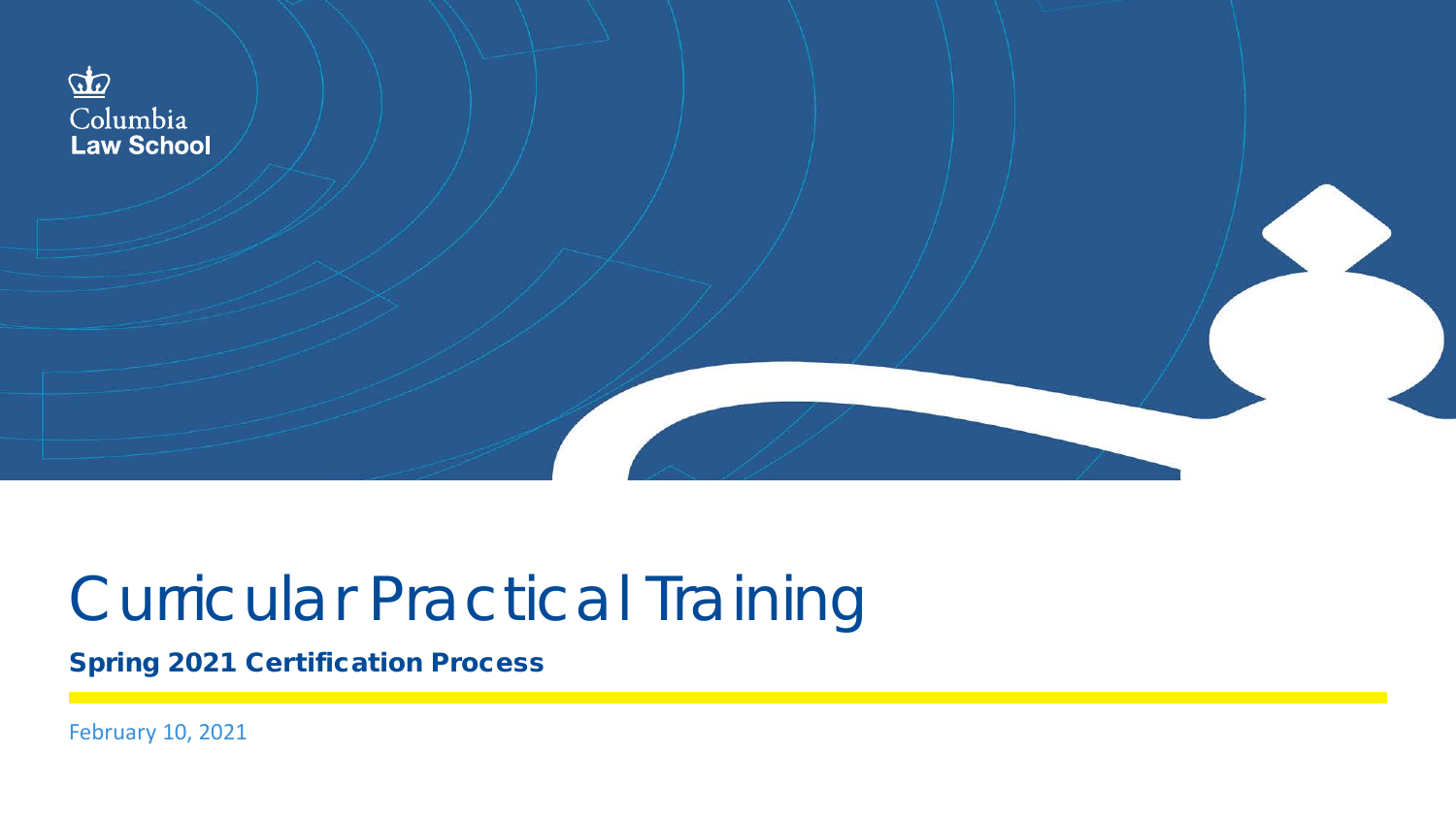#### AGENDA

 What is Curricular Practical Training? Who is eligible? How to apply Start-date variance

 Conclusion: documents & timeline

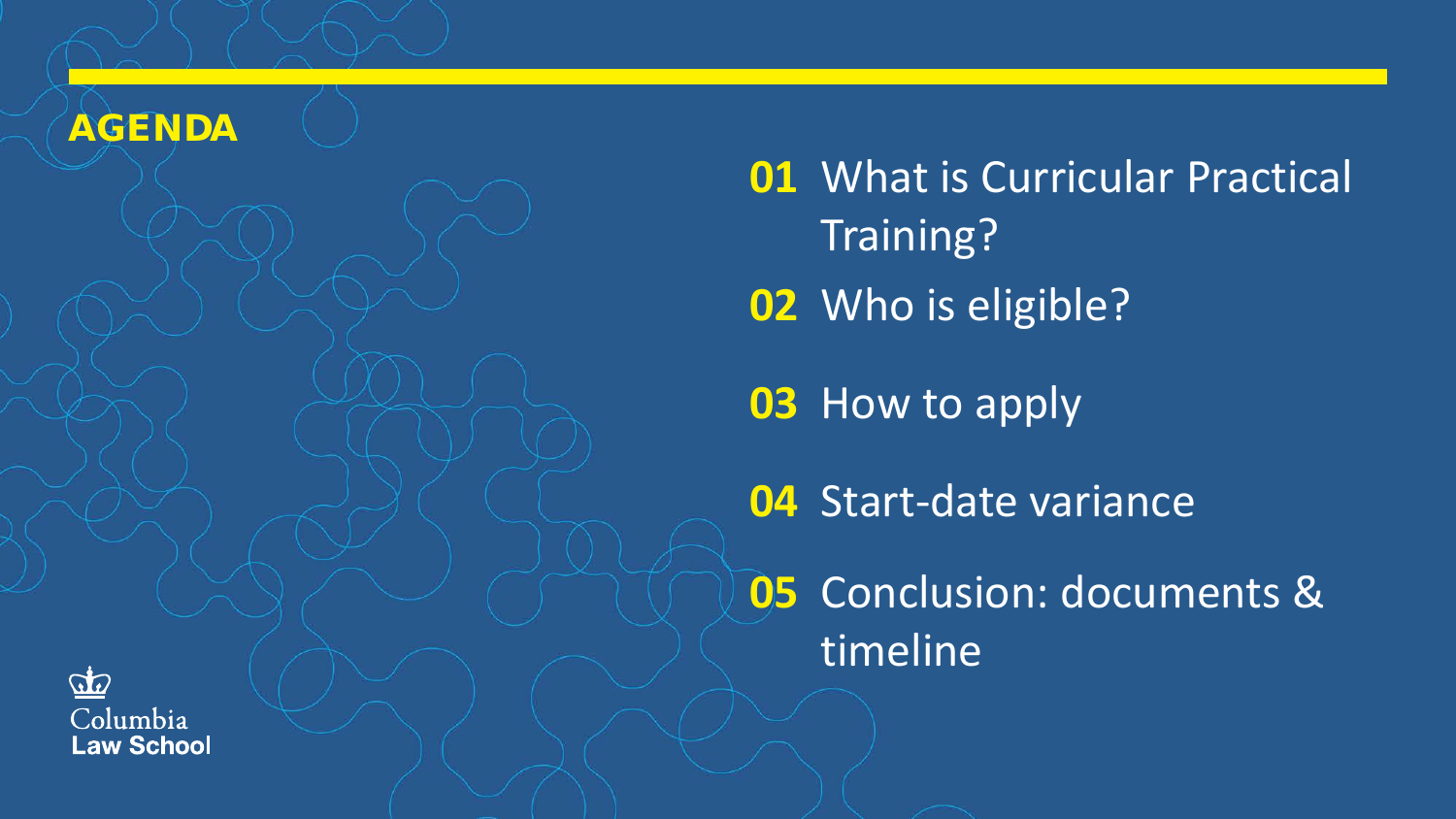## **What is Curricular Practical Training (CPT)?**

- Work authorization
- Summer employment
- Academic credit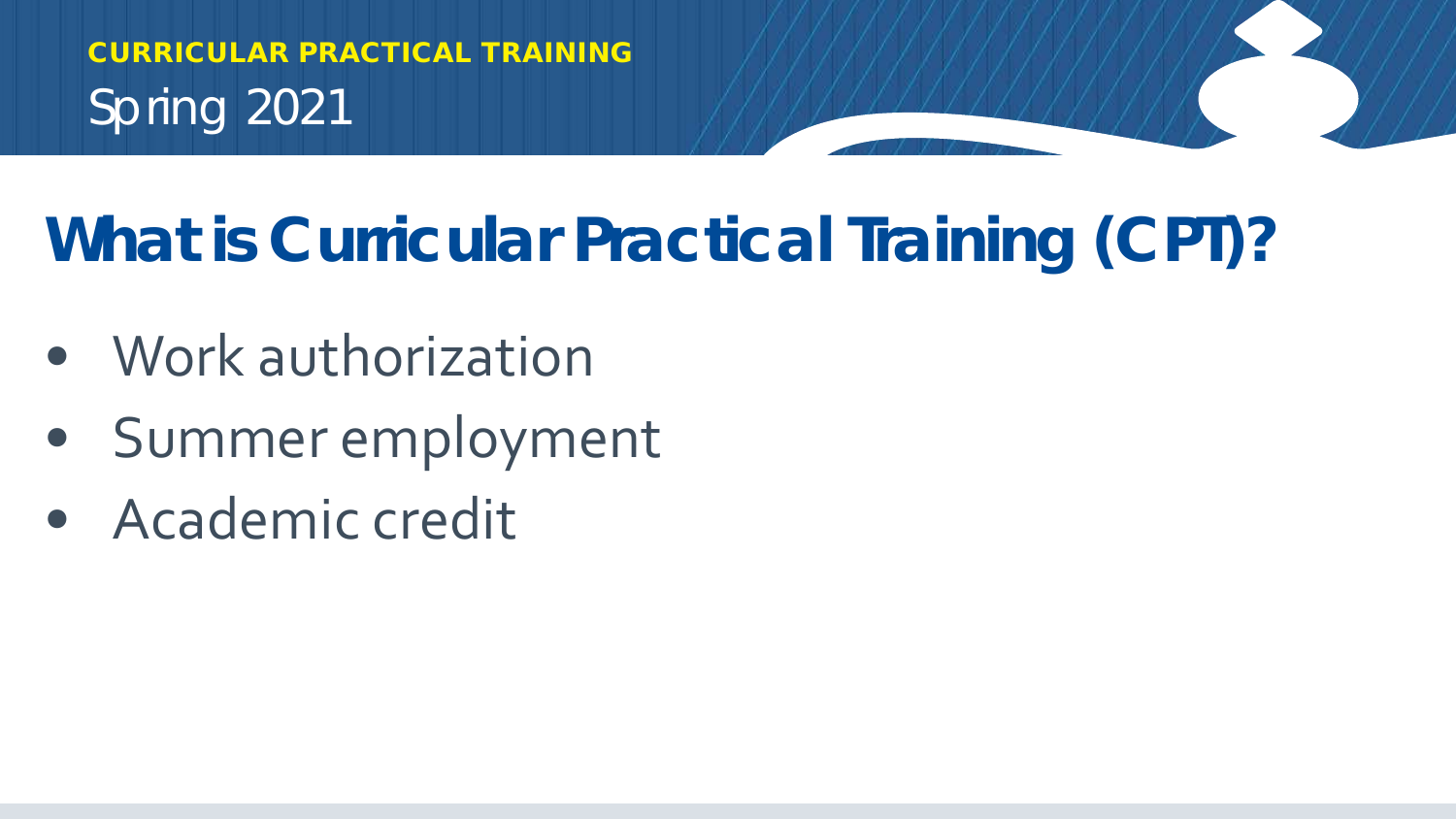## **Who is eligible for CPT?**

- JD students with F-1 Visa status
- 1Ls- At CLS two consecutive in-person full-time terms
- Continuing students-At CLS two consecutive fulltime terms
- Summer employment, starting May 1

Full-time terms: Fall 2020 and Spring 2021 with expected registration in Fall 2021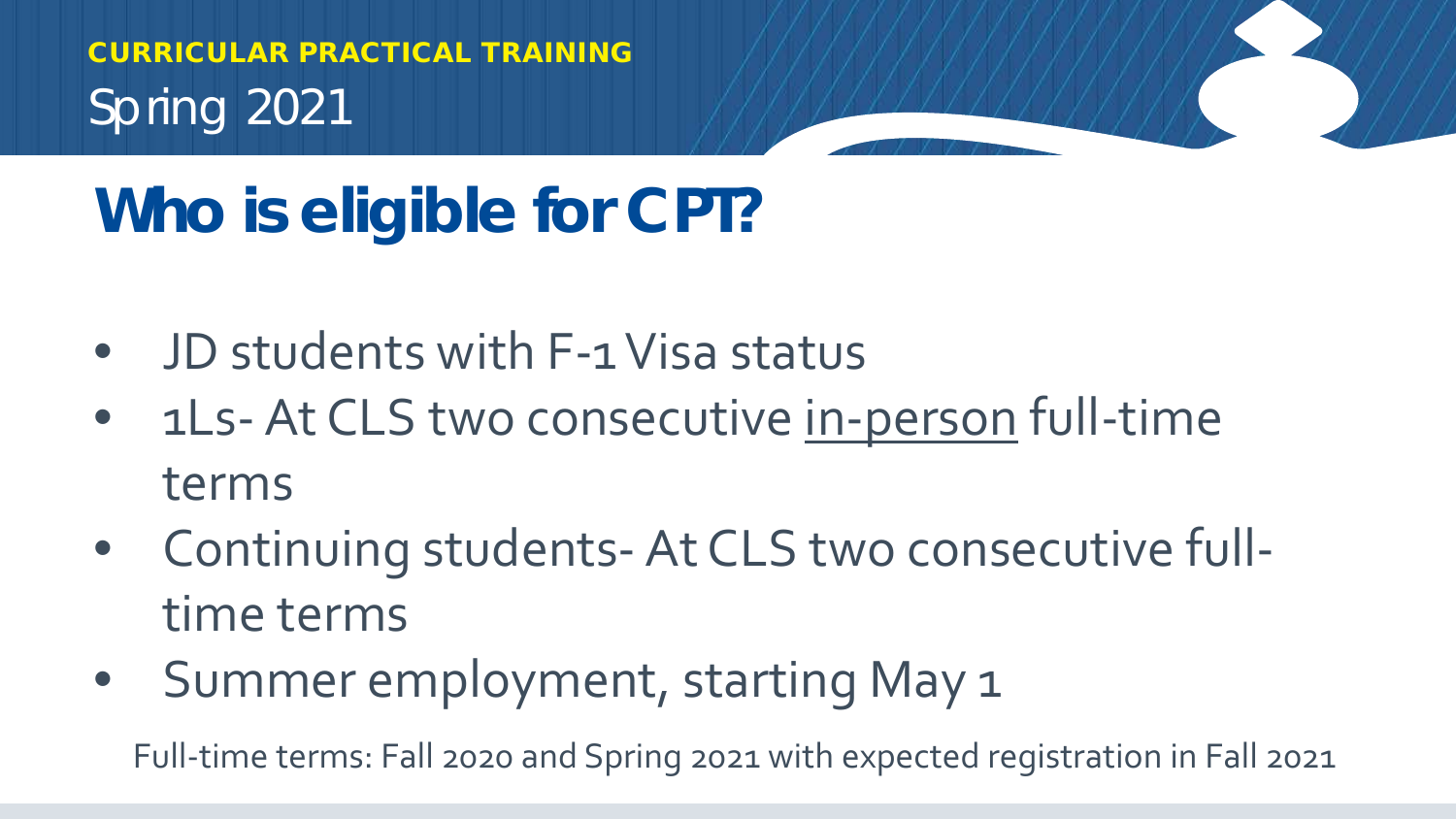## How to apply for CPT

- 1. Complete the F-1 CPT Request Form
- 2. Obtain Employer Letter
- 3. Secure Law School faculty supervisor
- 4. Submit documentation to Registration Services
- 5. Upload certified documents in Compass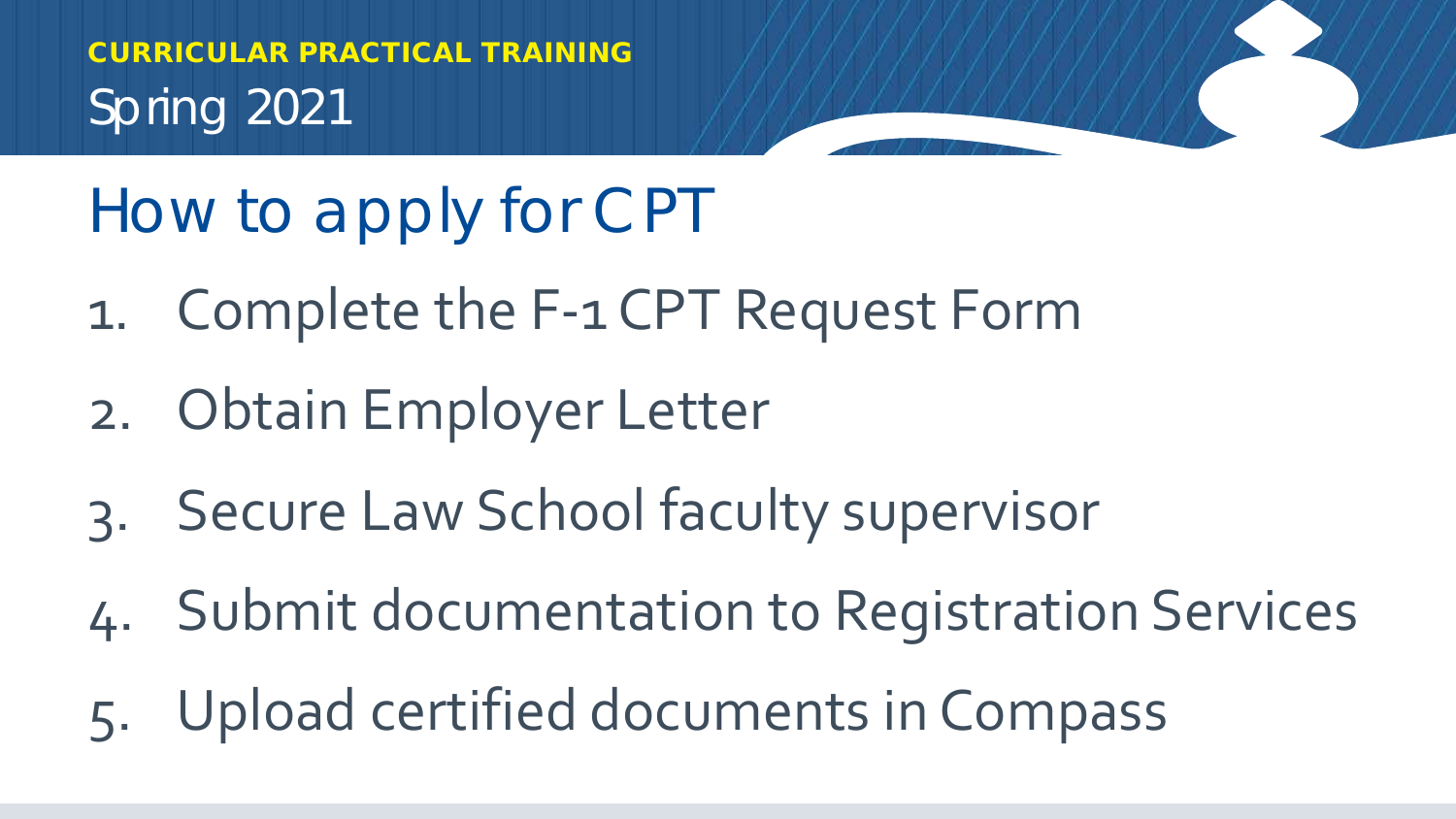## How to apply for CPT (1) **Complete the F-1 CPT Request Form**

• **ISSO** application form

#### • Available at:

**https://www.law.columbia.edu/academics/registrationservices/curricular-practical-training-cptoptional-practical-trainingopt/curricular-practical-training-cpt-certification**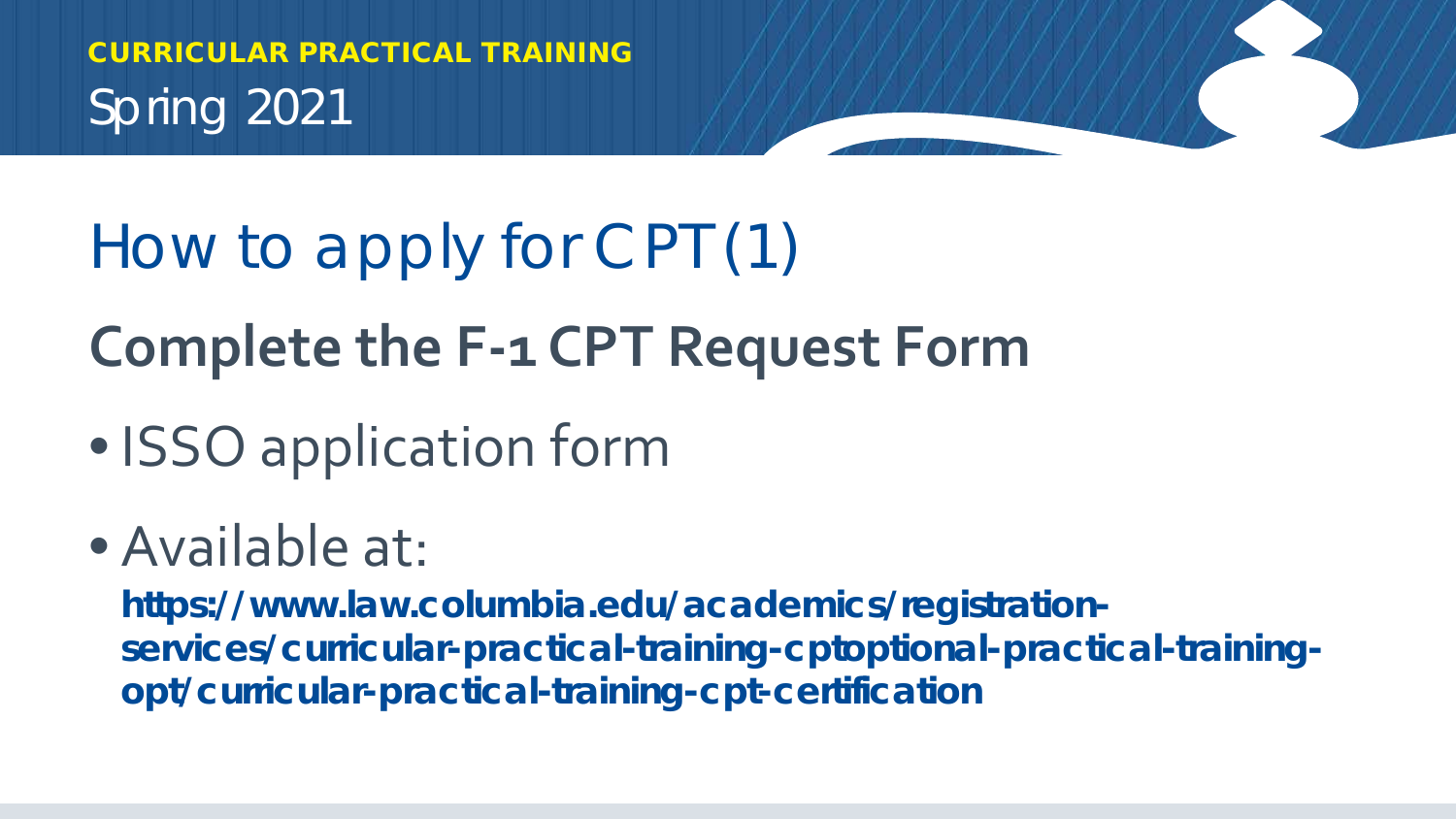- How to apply for CPT (2)
- **Employer letter confirming:**
- Employment of at least 4 continuous weeks\*
- Start & end date, hours per week, payment
- Type of work & job title

#### **[Sample letter available](https://isso.columbia.edu/sites/default/files/content/sampleletters/CPTemploymentsample.pdf)**

**\*CPT employment is generally 6 continuous weeks of employment. This change is in response to the ongoing COVID-19 pandemic.**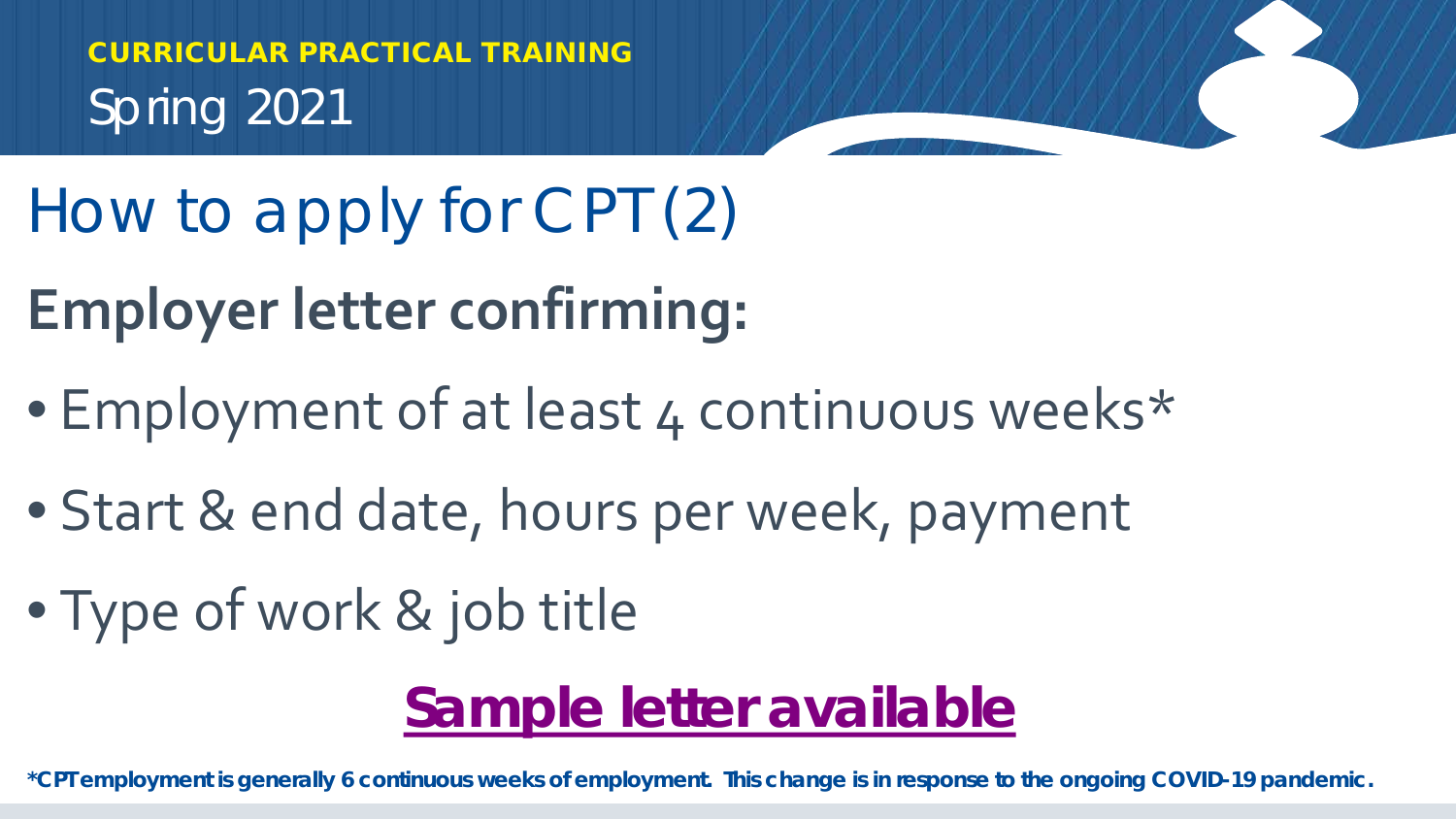How to apply for CPT (3)

**Secure a faculty supervisor** 

- Direct a one-credit paper: 'Supervised Essay on Legal Practice' (L6883 - S3)
- Letter of agreement

**[Sample letter available](https://www.law.columbia.edu/sites/default/files/2020-02/cpt_faculty_letter_sample_3.2019.pdf)**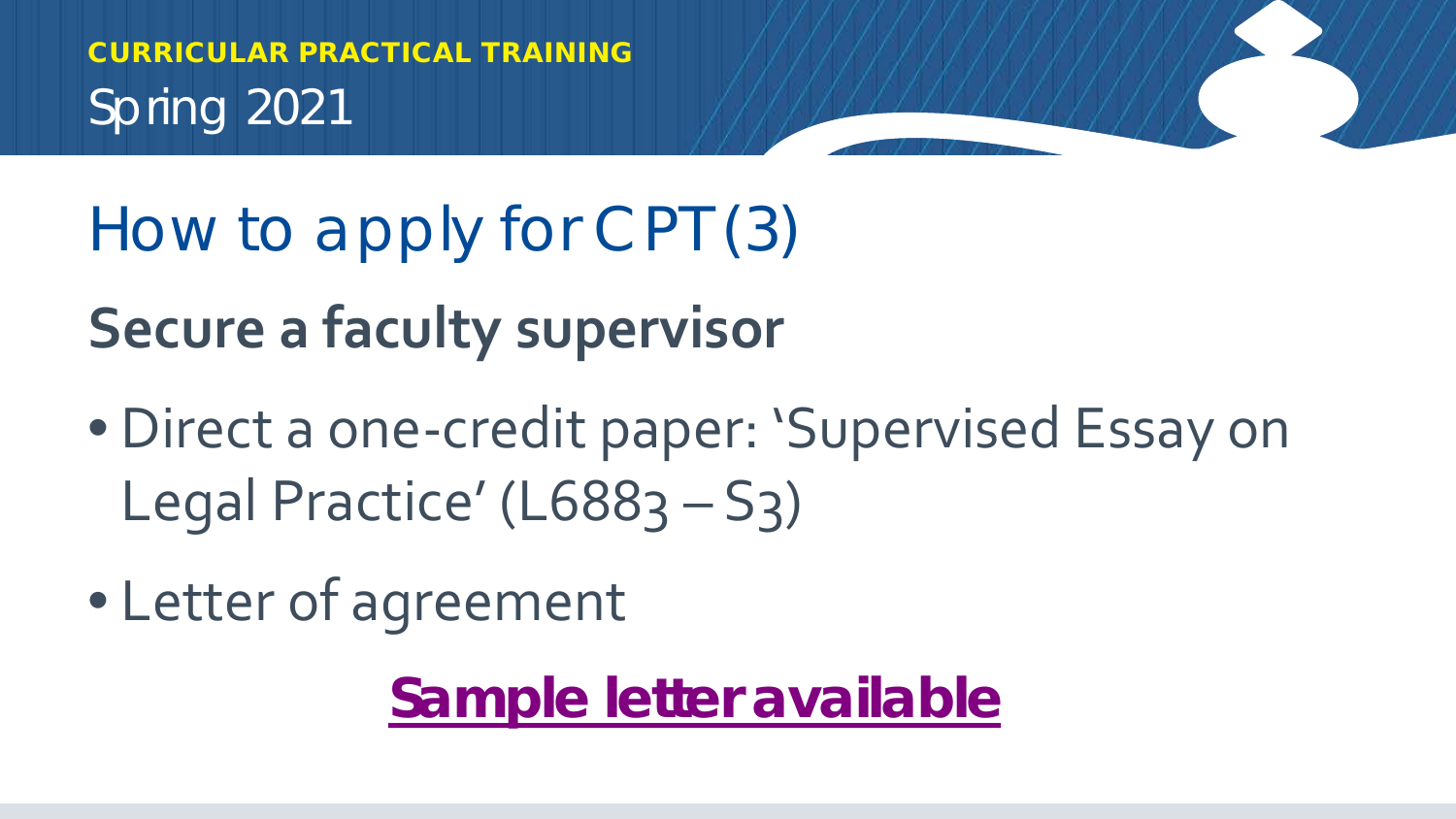#### How to apply for CPT (4)

## **Submit documentation to Registration Services for certification**

- You will be notified when ready for collection
- Allow 5 business days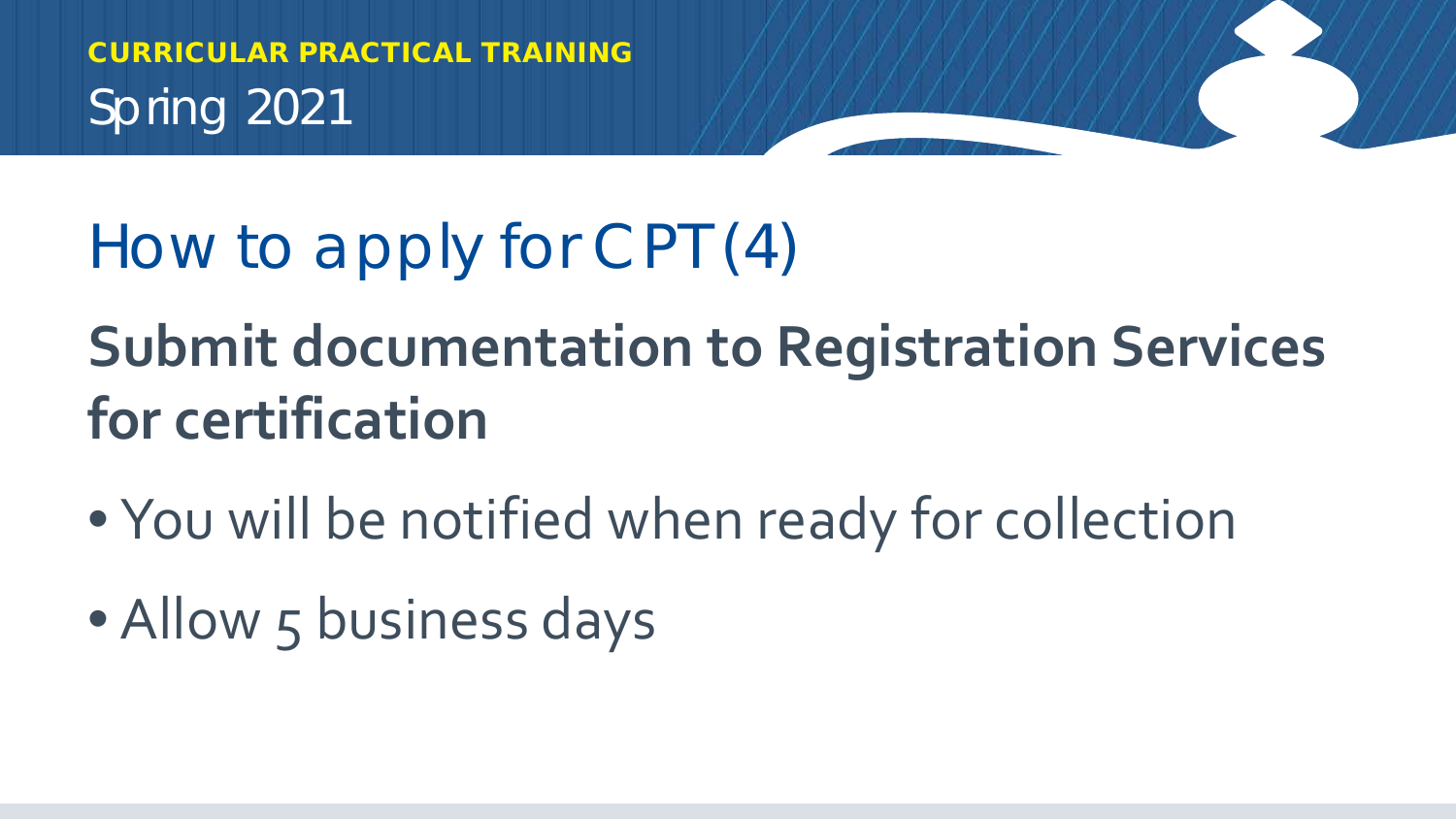How to apply for CPT (5)

**Submit documentation for ISSO authorization**

- ISSO Portal: Compass
	- F-1 CPT Request Form

Employer Letter

• At least 10 business days prior to start date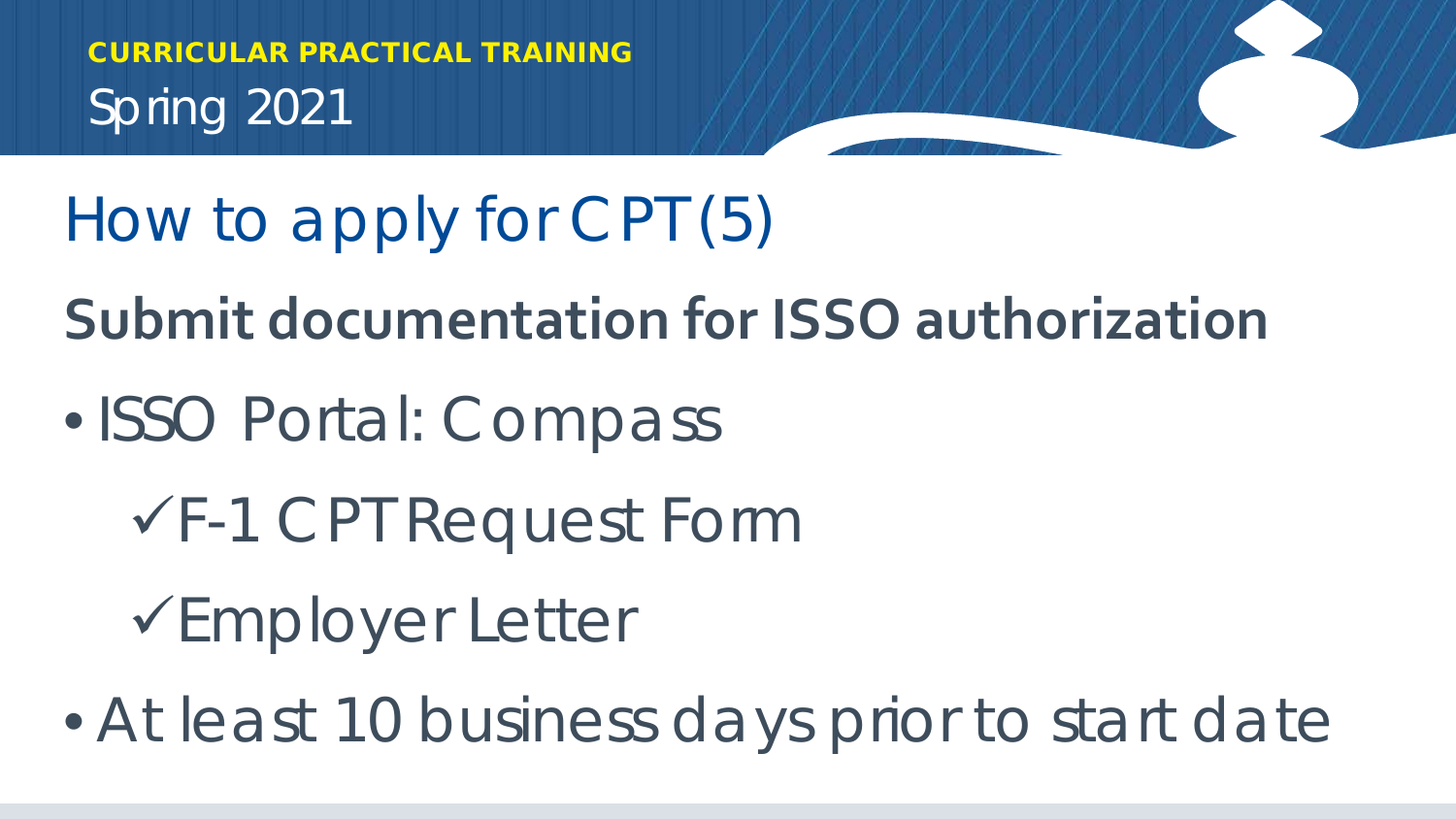Start date variance eligibility:

- Employment is part of a summer associate program with a single start date.
- All exams completed prior to start date
- All written work completed Monday, April 26th.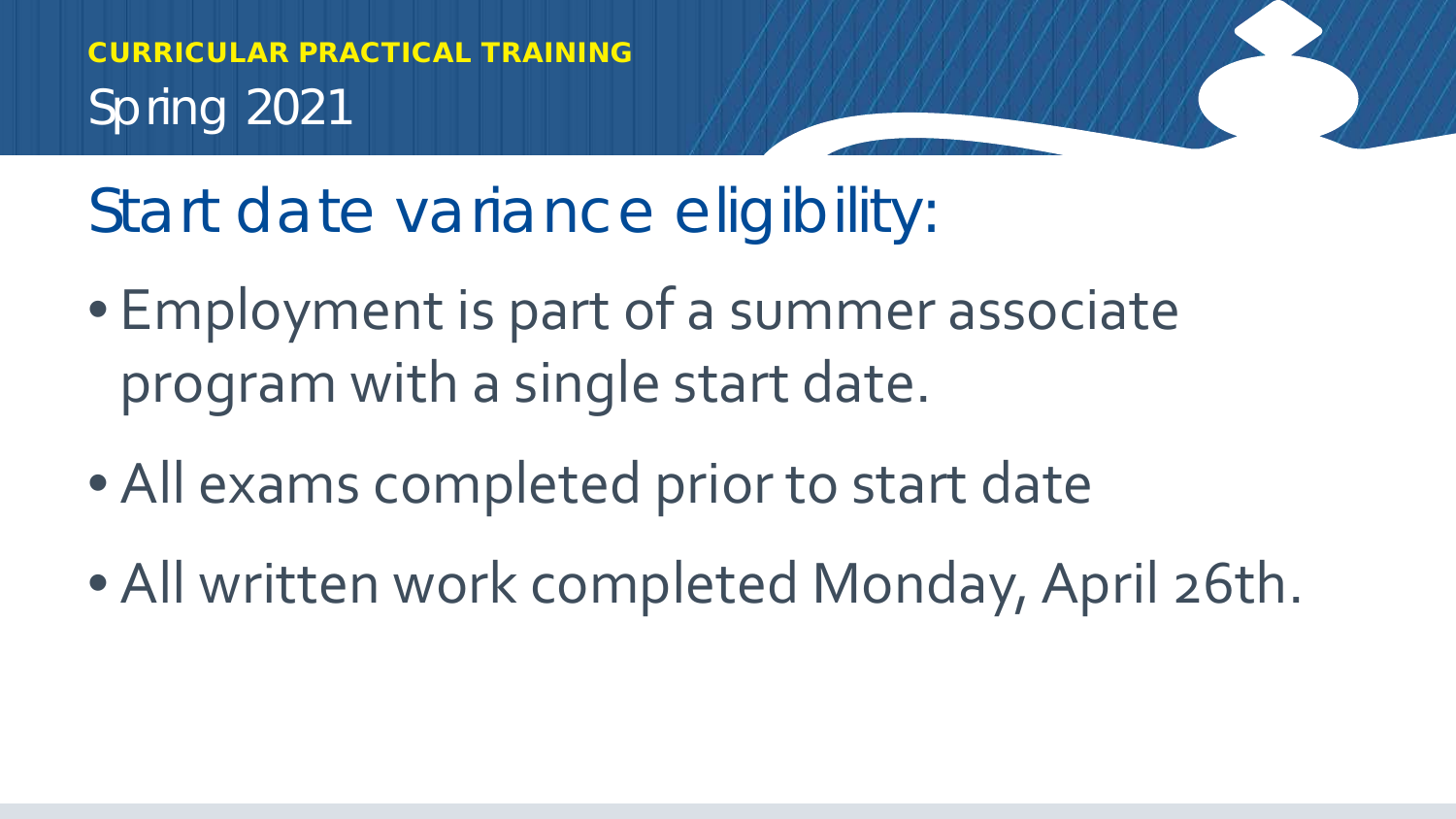## CONCLUSION (1)

#### **Documentation**

- F-1 CPT Request Form (ISSO)
- Employer Letter (ISSO)
- Supervised Essay on Legal Practice Form (RS)
- Faculty supervisor letter (RS)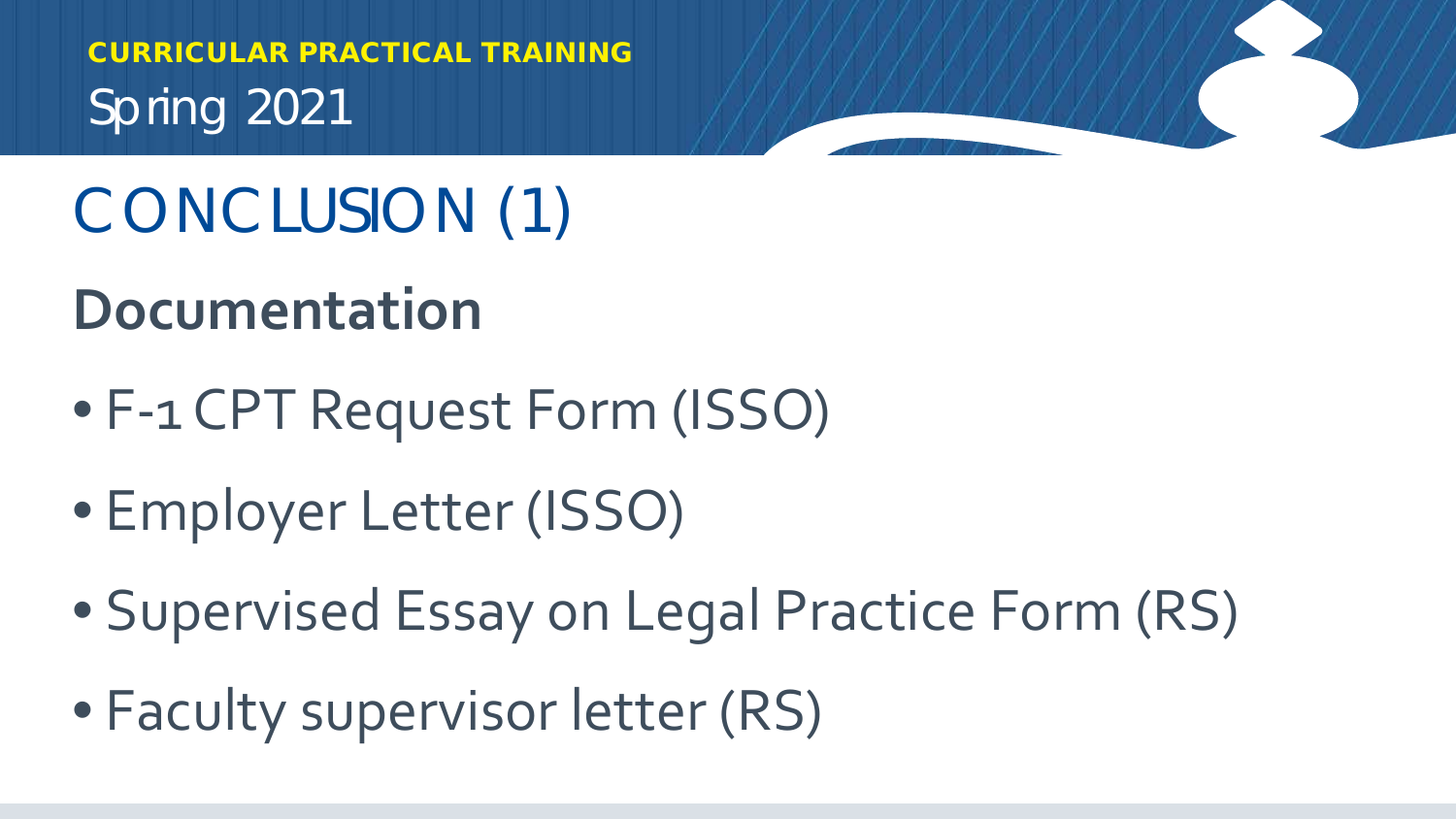# CONCLUSION (2)

**Timeline**

- Registration Services: 5 business days
- ISSO: 10 business days

**No fewer than 15 business days in total prior to start of employment**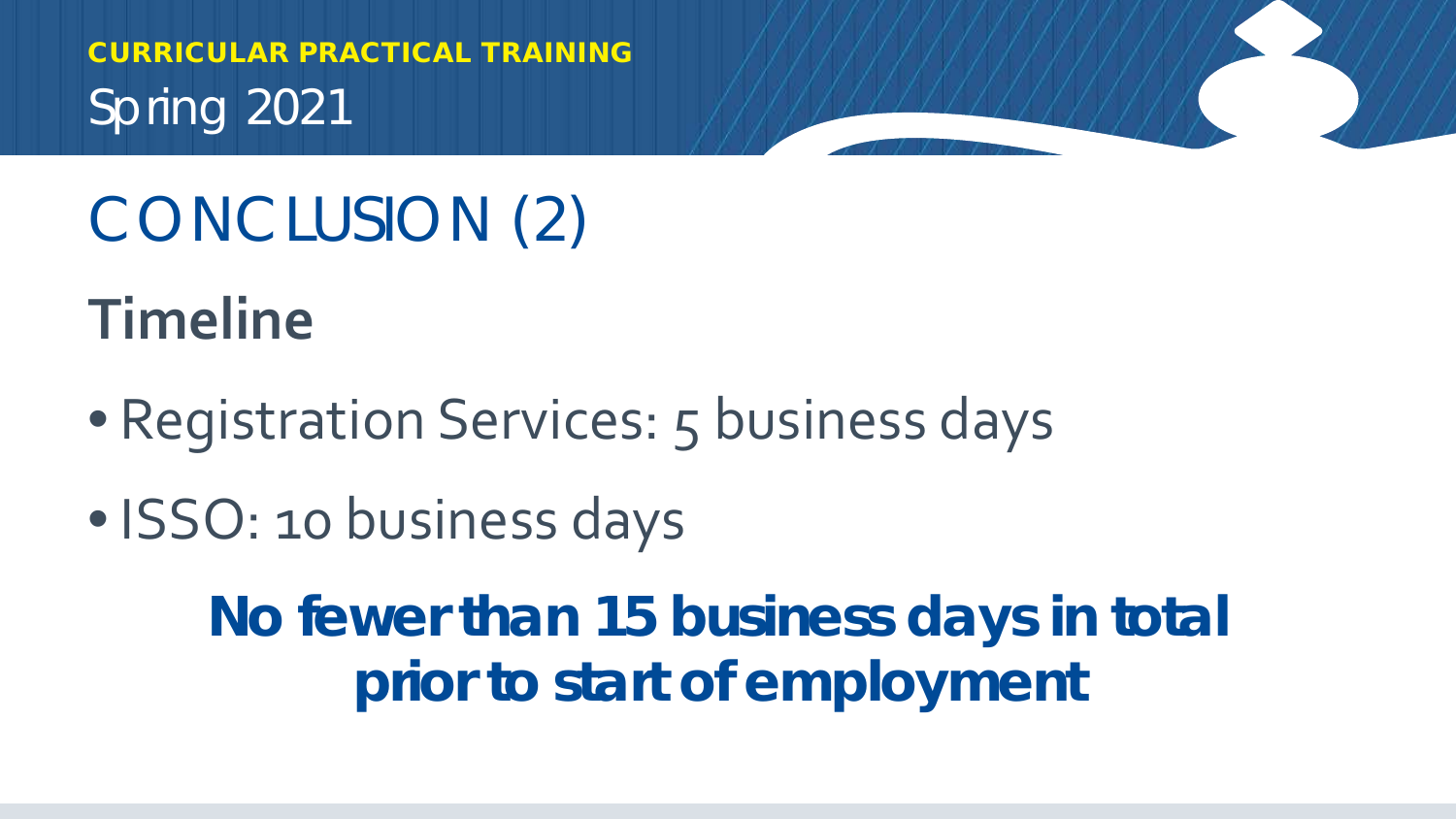#### All Law School instructions available at:

### [https://www.law.columbia.edu/academics/registra](https://www.law.columbia.edu/academics/registration-services/curricular-practical-training-cptoptional-practical-training-opt) tion-services/curricular-practical-trainingcptoptional-practical-training-opt